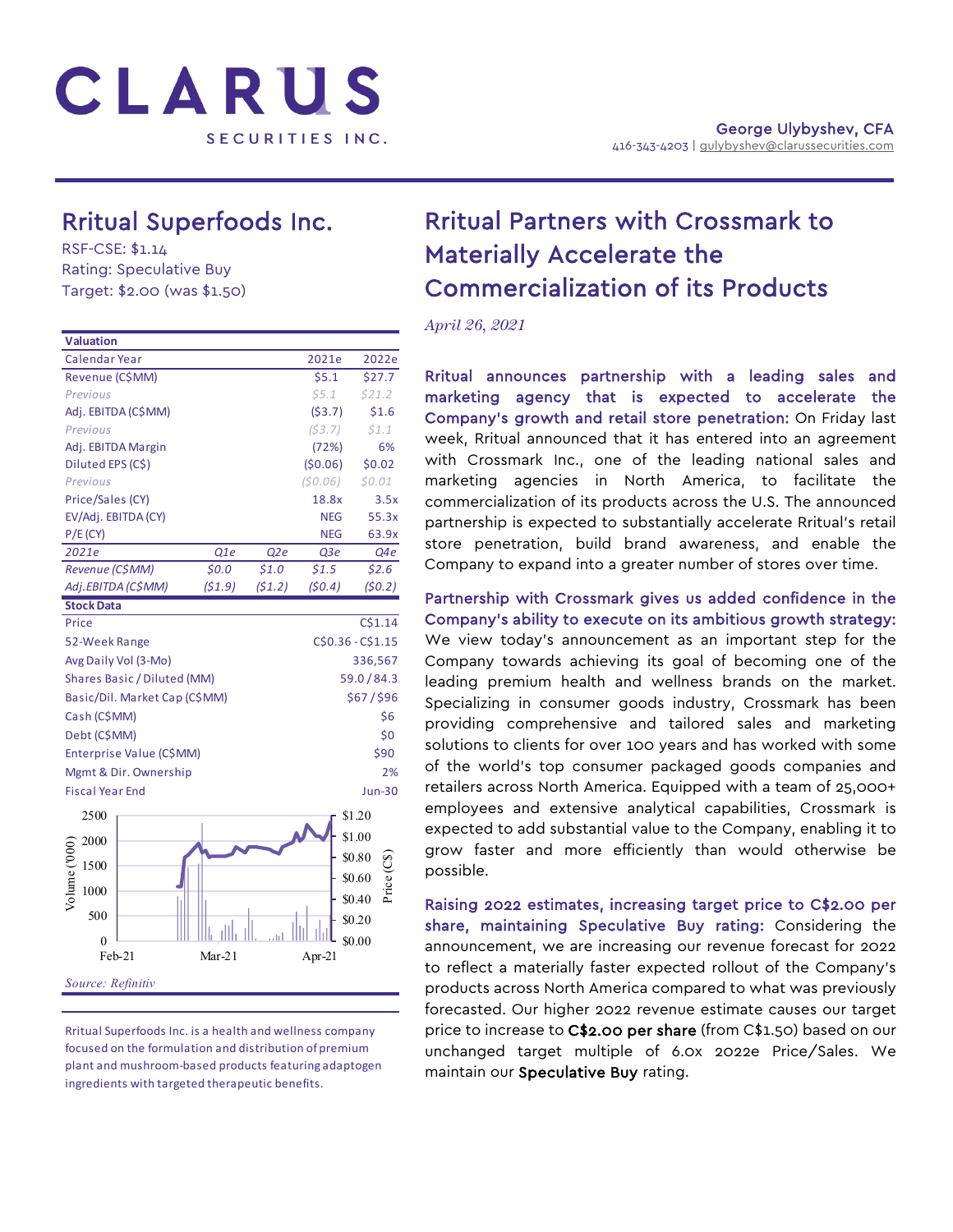### PARTNERSHIP WITH CROSSMARK IS EXPECTED TO HELP RRITUAL ACHIEVE ITS MARKET PENETRATION TARGETS FASTER AND MORE EFFICIENTLY

On Friday last week, Rritual announced that it has entered into an agreement with Crossmark Inc., one of the leading national sales and marketing agencies in North America, to facilitate the commercialization of its products across the U.S. Specializing in consumer goods industry, Crossmark provides comprehensive sales and marketing solutions to its clients designed to efficiently connect them with the right retailers and end consumers. Equipped with over 100 years of industry experience, extensive retailer relationships, and a team of 25,000+ employees, Crossmark has worked with some of the world's top consumer packaged goods companies, helping them grow and achieve specific business objectives, and to ultimately drive sales.

Figure 1: Overview of Crossmark's past engagements (select brands)



#### Source: Crossmark website (www.crossmark.com)

Our understanding is that Crossmark, through a carefully crafted collaborative program, will augment Rritual's sales and marketing efforts by deploying its in-field execution team and leveraging its extensive promotional, trade marketing, and analytical capabilities to build brand awareness and expeditiously grow the Company's national retail presence. Crossmark's areas of expertise include retail merchandising, consumer engagement, in-store events, experiential marketing, in-store data collection, e-commerce solutions, and insights and analytics, all of which, we believe, could be utilized by the Company.



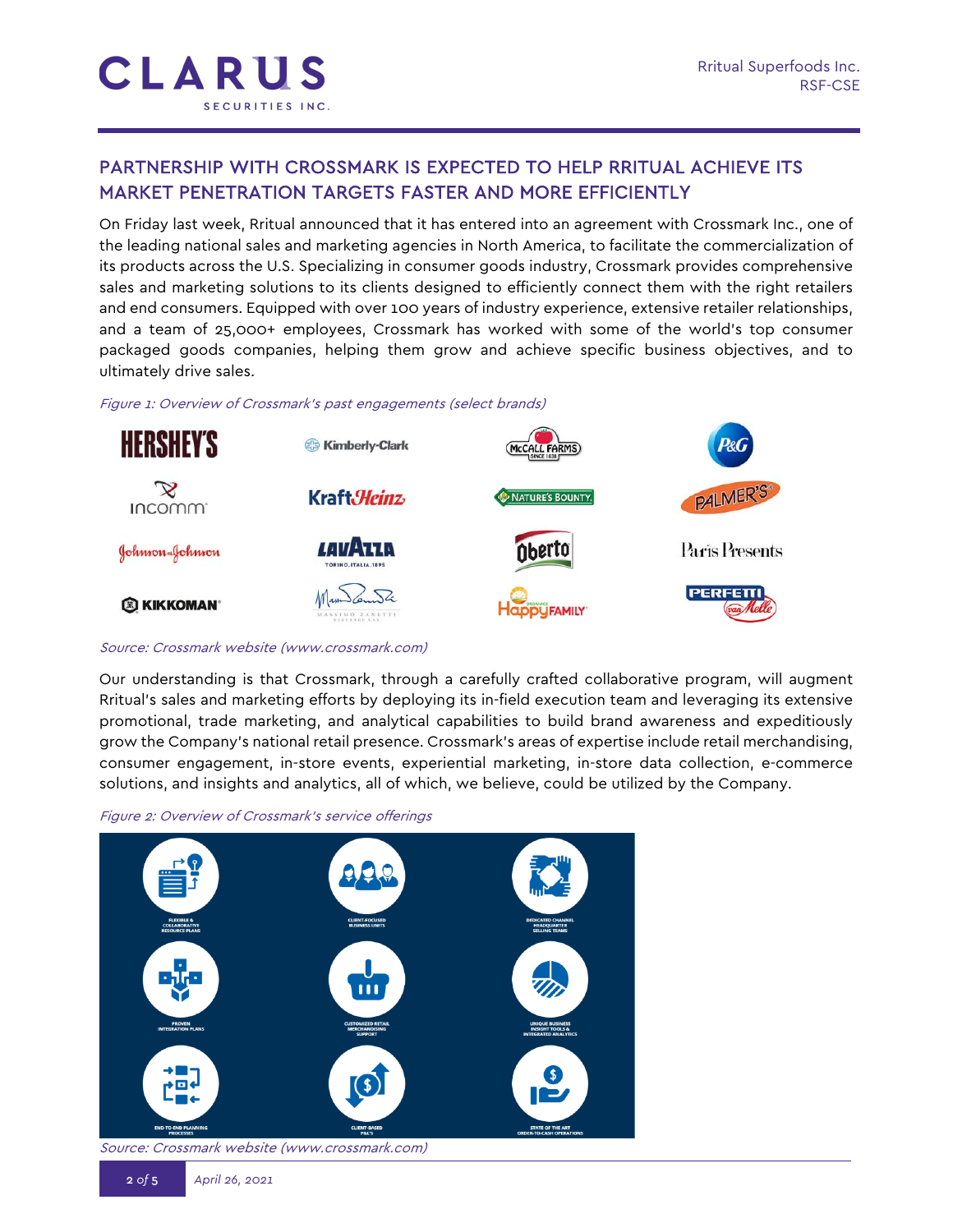

Strategic collaboration with Crossmark is expected to substantially accelerate Rritual's retail store penetration, build brand awareness, and ultimately enable the Company to expand into a greater number of stores. We also would like to note that, David Kerbel, the Company's CEO, in one of his previous roles as an executive Division President at Crossmark, and Sarton Molnar-Fenton, the Company's recently appointed Vice President of Sales USA, both have previously worked with the agency, and are expected to be actively involved in the process of creating a comprehensive, data driven growth strategy for Rritual. Our understanding is that the compensation structure for Crossmark's services is such that the interests of the two companies are very much aligned, which certainly bodes well for the long-term success of the program.

With a goal of reaching 40K+ points of distribution in the U.S., Rritual's management appears to be very confident in its ability to achieve this target by as early as end of 2022, potentially shortening the original timeline in half by having Crossmark as a partner. If successful, in terms of total number of stores, assuming an average of 4 SKUs per store, that could put Rritual close to, if not ahead of, its main publicly trading competitor, Laird Superfoods (NYSE American: LSF. NR), which at the end of Q4/20 had its products available in over 7,100 retail locations across the U.S. We remain cautiously optimistic and forecast Rritual products to be available in 5,000 retail locations by the end of 2022, which, under the assumption of 4 SKUs per store, would translate into 20K points of distribution. We also continue to see a path for the Company to potentially exceed our forecast if product uptake is stronger than expected or if Rritual launches additional product lines.

#### Figure 3: Overview of Crossmark's retail channels



Source: Crossmark website (www.crossmark.com)

## INCREASING 2022 ESTIMATES, RAISING TARGET PRICE TO \$2.00 PER SHARE, MAINTAIN SPECULATIVE BUY RATING

Today's announcement gives us confidence in Rritual's ability to materially accelerate its Phase 2 expansion and enter more retail stores in 2022. As a result, we are increasing our 2022 estimates to account for additional retail store penetration expected next year, leaving our 2021 estimates intact.

Our updated forecast calls for 2022e revenues of C\$27.7MM (was C\$21.2MM) and Adj. EBITDA of C\$1.6MM (was C\$1.1MM). Our forecast continues to assume that Rritual will commence wholesaling of its first line of products in the U.S. this quarter, followed by a rollout in Canada, with its products expected to be available in close to 3,750 retail locations across North America by the end of 2021. Finally, we continue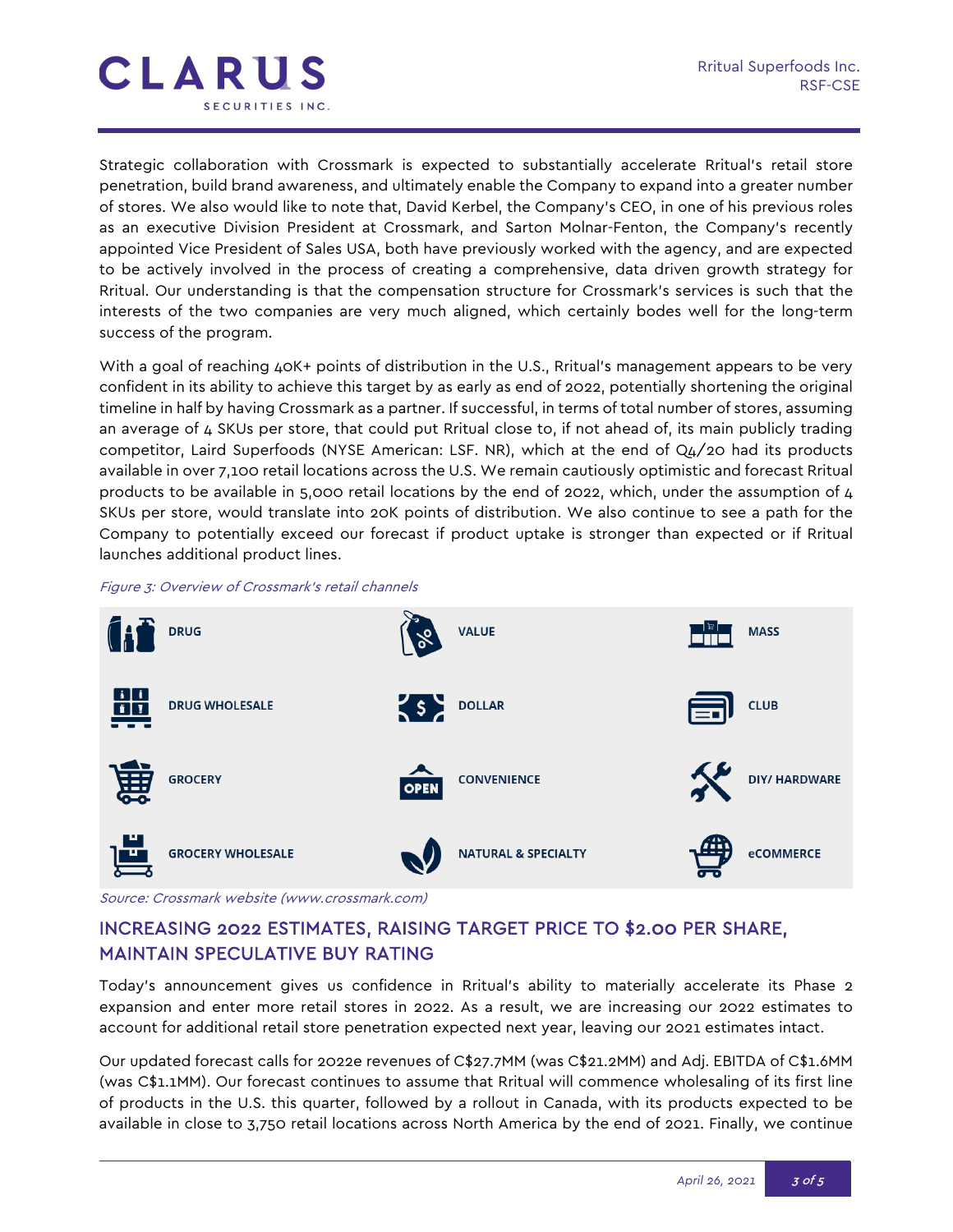to see substantial upside potential to our current sales estimates, driven mainly by additional North American store penetration, online sales expansion, and the launch of new product lines.

Figure 4: Updated Estimates (in C\$MM except per-share data or as noted)

| In C\$ Millions except | 2021e      |        |                     | 2022e      |        |        |  |  |
|------------------------|------------|--------|---------------------|------------|--------|--------|--|--|
| per-share items        | <b>New</b> | Prior  | Change              | <b>New</b> | Prior  | Change |  |  |
| Revenue                | \$5.1      | \$5.1  | No change           | \$27.7     | \$21.2 | \$6.5  |  |  |
| <b>Adjusted EBITDA</b> | (53.7)     | (53.7) | No change           | \$1.6      | \$1.1  | 50.5   |  |  |
| Adj. EBITDA Margin %   | (72.2%)    |        | $(72.2%)$ No change | 5.9%       | 5.2%   | 63 bps |  |  |
| <b>Diluted EPS</b>     | (S0.06)    |        | $(50.06)$ No change | \$0.02     | \$0.01 | 50.01  |  |  |

Source: Clarus Securities Inc. estimates.

Our 12-month target price increases to C\$2.00 per share (from C\$1.50) and we reiterate our Speculative Buy rating. Our target price equates to 6.0x 2022e price/sales and is slightly below the consensus median 2022e price/sales multiple of Rritual's peer group, reflecting the Company's relative risk and expected growth profile.

Using Refinitiv consensus estimates for companies not covered by Clarus, the peer group currently trades at a median of 15.2x 2021e price/sales and 6.3x 2022e price/sales.

In comparison, using Clarus revenue estimates and a projected fully diluted share count, Rritual is currently trading at 18.8x 2021e price/sales and 3.5x 2022e price/sales.

Figure 5: Table of Comparables (in \$Millions except as noted)

**Functional and Plant-Based Foods Sector Valuations - Selected Companies**

|                                |               |                 |             |                |                | Estimates (C\$MM) |              |               |               |        |        |                |               |
|--------------------------------|---------------|-----------------|-------------|----------------|----------------|-------------------|--------------|---------------|---------------|--------|--------|----------------|---------------|
|                                |               |                 |             |                |                |                   |              |               |               | P/S    |        | EV/Adj. EBITDA |               |
|                                |               |                 |             | <b>Diluted</b> |                |                   |              |               |               |        |        |                |               |
|                                |               |                 |             | <b>Market</b>  | <b>Diluted</b> |                   |              | CY21e         | CY22e         |        |        |                |               |
|                                |               | Clarus          | Stock       | Cap            | EV             | CY21e             | CY22e        | Adj.          | Adj.          |        |        |                |               |
| <b>Company Name</b>            | Ticker        | Rating          | Price (C\$) | (C\$MM)        | (CŚMM)         | <b>Sales</b>      | <b>Sales</b> | <b>EBITDA</b> | <b>EBITDA</b> | CY21e  | CY22e  | CY21e          | CY22e         |
| <b>Beyond Meat</b>             | BYND.O        | <b>NR</b>       | \$163.95    | \$10,906       | \$10,632       | \$720             | \$1,082      | \$13          | \$70          | 15.2x  | 10.1x  |                | 805.6x 151.0x |
| Burcon NutraScience            | BU.TO         | <b>NR</b>       | \$5.03      | \$579          | \$549          | \$3               | \$4          | (51)          | (51)          | 194.6x | 133.9x | <b>NM</b>      | <b>NEG</b>    |
| Laird Superfood                | LSF           | <b>NR</b>       | \$42.91     | \$419          | \$382          | \$53              | \$79         | (514)         | \$1           | 7.9x   | 5.3x   | NEG            | 304.9x        |
| Else Nutrition Holdings Inc.   | BABY.V        | <b>NR</b>       | \$2.50      | \$356          | \$342          | \$9               | \$57         | (\$19)        | (512)         | 41.0x  | 6.3x   | NEG            | <b>NEG</b>    |
| <b>Tattooed Chef</b>           | TTCF.O        | <b>NR</b>       | \$21.81     | \$171          | \$173          | \$284             | \$382        | \$13          | \$42          | 0.6x   | 0.4x   | 13.7x          | 4.1x          |
| Sector Median                  |               |                 |             |                |                |                   |              |               |               | 15.2x  | 6.3x   | <b>NM</b>      | NM            |
|                                |               |                 |             |                |                |                   |              |               |               |        |        |                |               |
| <b>Rritual Superfoods Inc.</b> | <b>RSF.CD</b> | <b>Spec Buy</b> | \$1.14      | \$96           | \$90           | \$5               | \$28         | (\$4)         | \$2           | 18.8x  | 3.5x   | <b>NEG</b>     | 55.3x         |

Source: Clarus Securities estimates for Rritual Superfoods Inc., corporate filings, Refinitiv

Target Price Calculator: Our 12-month price target is calculated as 6x 2022e EV/Adj. EBITDA. Key Risk to Target Price: Please refer to the risks disclosed in the initiating report dated March 12, 2021.